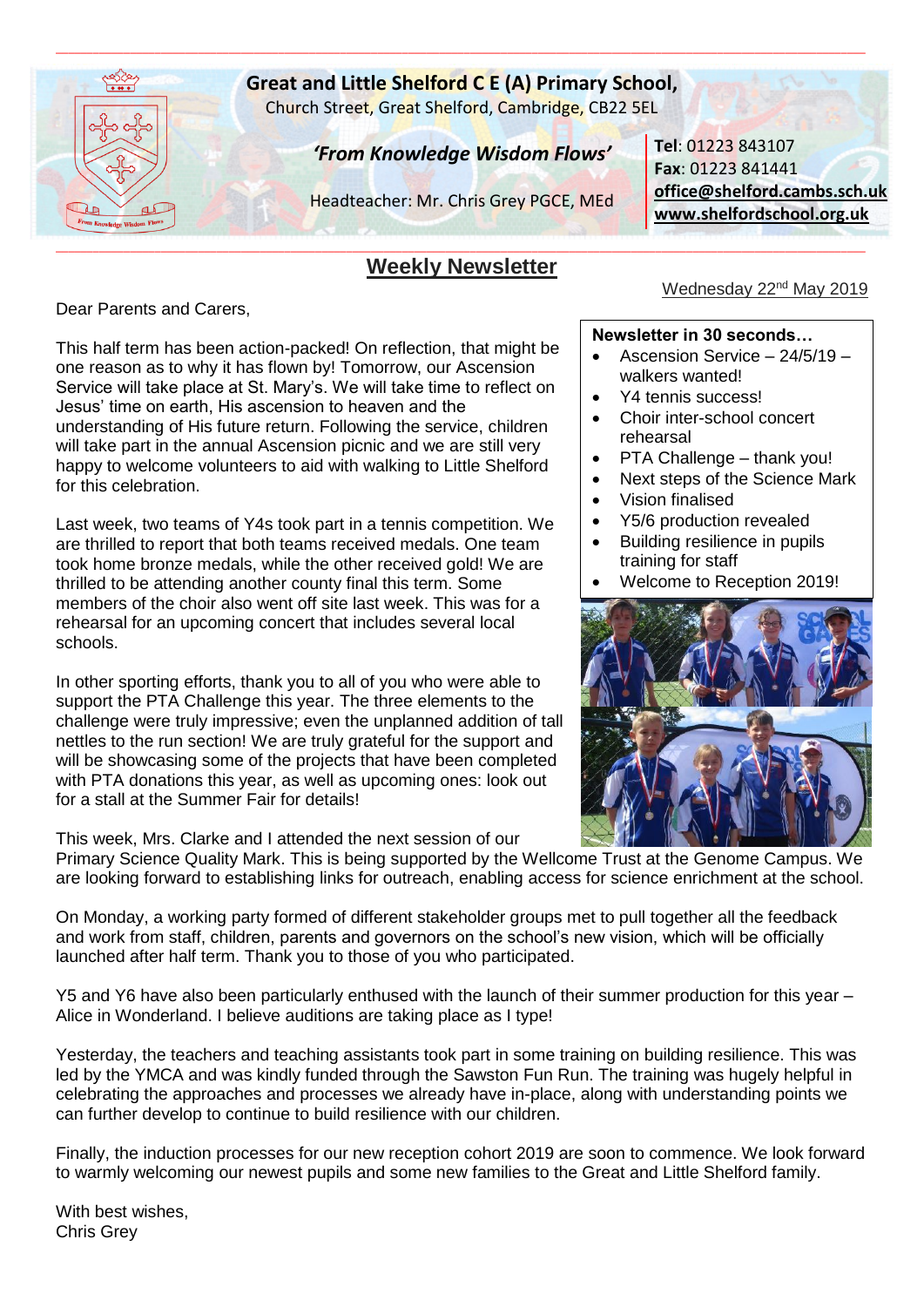# **Announcements**

# **Change to menu this week**

## **Thursday 23rd May Ascension Day service and picnic**

Reception, KS1, children eligible for free school meals – packed lunch provided by school

KS2 children – packed lunch from home

## **Ascension Day service and picnic – WE NEED WALKERS PLEASE!!**

This year's Ascension Day service and picnic will be held on Thursday (23<sup>rd</sup> May). The service will be held at St Mary's church, Great Shelford at 11.15am. The service should last for about half an hour and afterwards the children will walk to the Wale recreation ground in Little Shelford for their picnic.

Reception, Key stage 1 children and any children who are eligible for free school meals will receive a packed lunch provided by the school. All Key stage 2 children will need to bring in their own packed lunch.

We would also welcome volunteers to help with walking the children from St Mary's church to the recreation ground. It is not necessary that volunteers are DBS checked for this. If you are able to help, please contact the office. Thanks.

### **Swimming**

Swimming will begin after half term (hopefully 4<sup>th</sup> June). Please can we remind you to return the swimming form to the office as soon as possible? The form can be found on the website, but if you would like a hard copy of this, please speak to someone in the office.

Please ensure that your child has their swimming kit on the days that they are due to swim, as the school does not have spare kit. Their kit must include:

- A one piece swimming costume (girls)/swimming trunks or shorts (boys)
- Towel
- Swimming hat (this is essential and can be purchased from the office for 70p, if needed)
- Brush
- Kit bag

Please ensure all of these items are named.

### **Menu**

We will come back to school on Week 1 of the lunch menu and this menu is set to continue until mid-October. Please note that there will be no chicken pie on Tuesday 4<sup>th</sup> June and this will be replaced with sausages.

### **Changes to your child's circumstances**

Please can we remind parents to inform the office of any changes to your child's circumstances as soon as possible please, e.g. changes of address, contact details or any dietary or medical needs they may have. If your child needs medication, e.g. an inhaler, it is also important to ensure that they have it in school in case they need it. All medicines must be signed in at the office and will be held at the office and not kept with your child. Thank you for your assistance with this.

### **Parking**

Quite a few villagers have raised concerns regarding cars parking on the double yellow lines outside the school, particularly at the various drop off and pick up times. There have also been problems with cars parked just next to the Kings Mill Lane entrance blocking the view and making it unsafe to turn out. Inconsiderate and unsafe parking can reflect negatively on the reputation of the school amongst the wider community, despite our lack of control or authority over it.

### **Site Safety**

Please remember that when pupils are dismissed, they should not re-enter the school site. There have been several occasions where pupils have been entering school after clubs to retrieve items. For security, safety and safeguarding, pupils should not re-enter classes. Any forgotten belongings should be collected the following day.